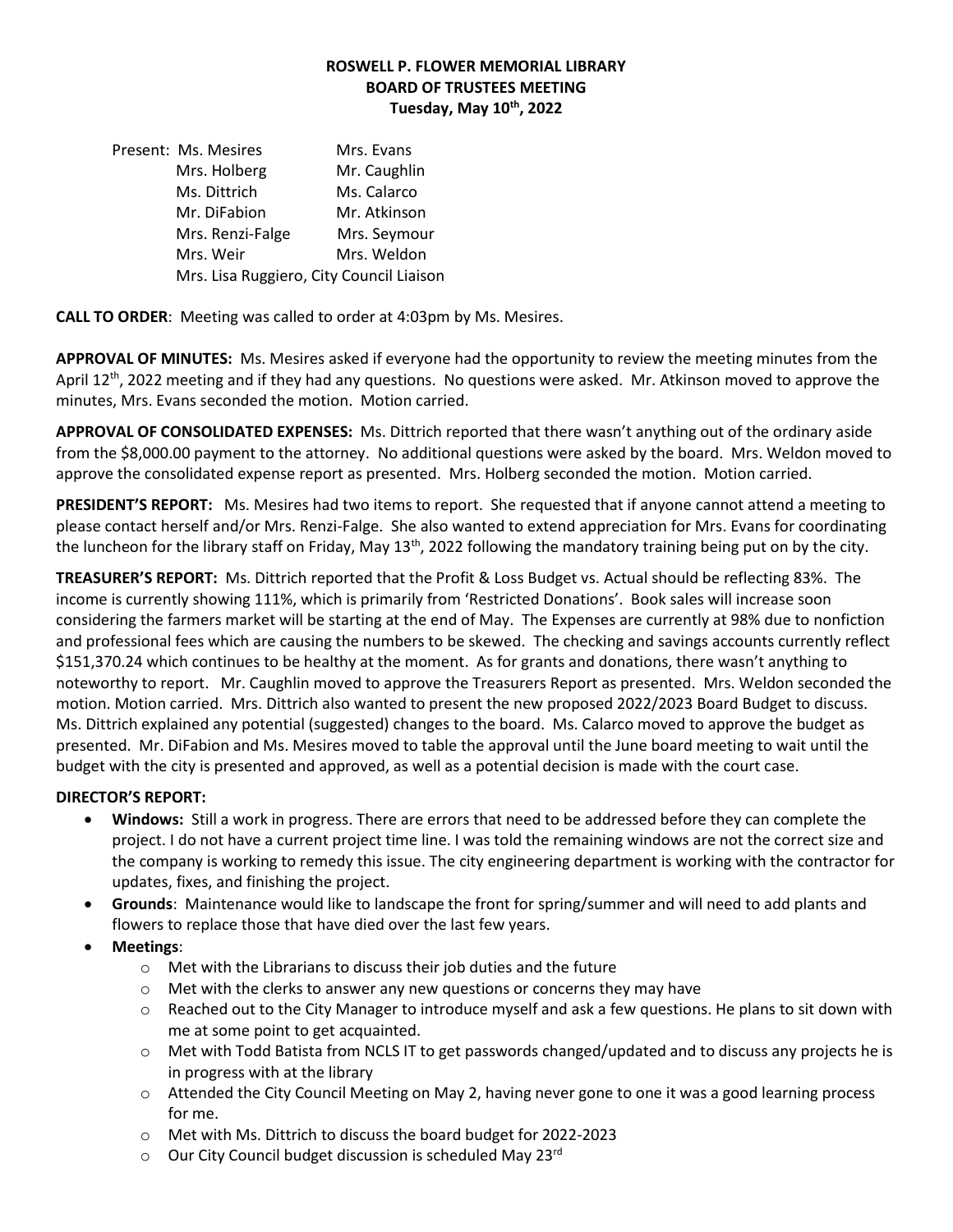- **Continuing Education:**
	- o Met with Matt Corey and did NCLS's Director's Orientation
	- $\circ$  Have been attending webinars for different ILS systems and am able to offer input on likes and dislikes
	- o Attended the NNYLN Annual Meeting virtually
- **Civil Service Update:** Reached out to Amie McIntyre with Civil Service about having librarian exams released, I am waiting for her to return from vacation for more information.
- **Programming Highlight:** From Brittani LaJuett, Librarian I (Demographic: tweens & teens): In April, it became super evident that Open Gaming is hitting an area of interest that also is a source of improvement for tween and teen participants. This program has anywhere between 4-10 attendees every week and is largely made up of boys, which has historically been a harder demographic to get into the library. Gaming gives tweens and teens a chance to build and practice social skills in addition to building leadership, strategy, and decision making skills while having fun. While I did not take any form of structured qualitative starting data from the participants I have noticed that social skills of participants have improved drastically. This past month, I noticed that participants are more likely to chat with one another, include each other in concise decision making conversations instead of one participant just making a unilateral decision, and they make it a point to reach out and include new participants. I found myself with little to do during the program now that they are becoming so good at working cohesively! This program is the poster child for the phrase "we're more than just books."
- **In addition to the report provided with the board meeting documents:**
	- o The window project is on hold. Work already completed needs repairs.
	- $\circ$  Façade lights Materials are getting ordered. There is a 4-6 week lead time. This is being paid by the capital fund through the city.
	- $\circ$  Mrs. Renzi-Falge asked the board about the board committees, who participated in which committee and if they would like to have a librarian sit on those committees to help participate.

### **COMMITTEE REPORTS:**

- *Building & Grounds***:** Mr. Caughlin stated that there should be a meeting soon and would like to have a librarian on the committee. Mr. Caughlin also stated that the landscaping out front sounds great.
- *Finance & Investment Committee***:** No Report.
- *Friends Committee and Liaison report:* Mrs. Holberg reported that Joanne Lavarnway has volunteered to be the president of the Friends group for the next two years, and Patricia (Bunnie) Gorman has volunteered as vice president. There are five new members that have been added to the board. The Friends are discussing having an author poet to come and do a reading next spring to honor Maxine Quigg. There is a group that is going to work on the Friends By-Laws that need to be reviewed. Matt Corey from NCLS has provided some samples to work off of.
- *Policy Committee:* No Report. Mrs. Weldon stated that she would be happy to have a librarian to be involved with the committee.
- *Marketing Committee:* No Report.

### **OLD BUSINESS:**

**OCLC Update:** NCLS made the decision to give Flower Library OCLC permanently because the it is the only central library in the system. NCLS will be reimbursing the library for postage costs. Mrs. Holberg asked that Mrs. Renzi-Falge explain the OCLC process, and meaning. The board had concerns about the additional work that would be put on the library clerk that would be responsible for OCLC, and therefore asking if there may be compensation due for that. Mrs. Renzi-Falge explained that the majority of the materials are for the Watertown library patrons, and would not be additional undue burden on the library clerk for the task. Flower Library started the trial of this task six months ago, and the trial has ended. Ms. Mesires asked that Mrs. Renzi-Falge monitor the situation to ensure that if the volume were to increase, or the situation were to become less manageable, that the library and the board have the opportunity to reevaluate the situation. Mr. Caughlin requested some additional data regarding the OCLC/ILL to continue the discussion later, and to later discuss the permanent arrangement. Ms. Mesires stated that this would be tabled to next month. Mrs. Renzi-Falge is going to contact Mr. Matt Corey at NCLS to obtain additional data to provide.